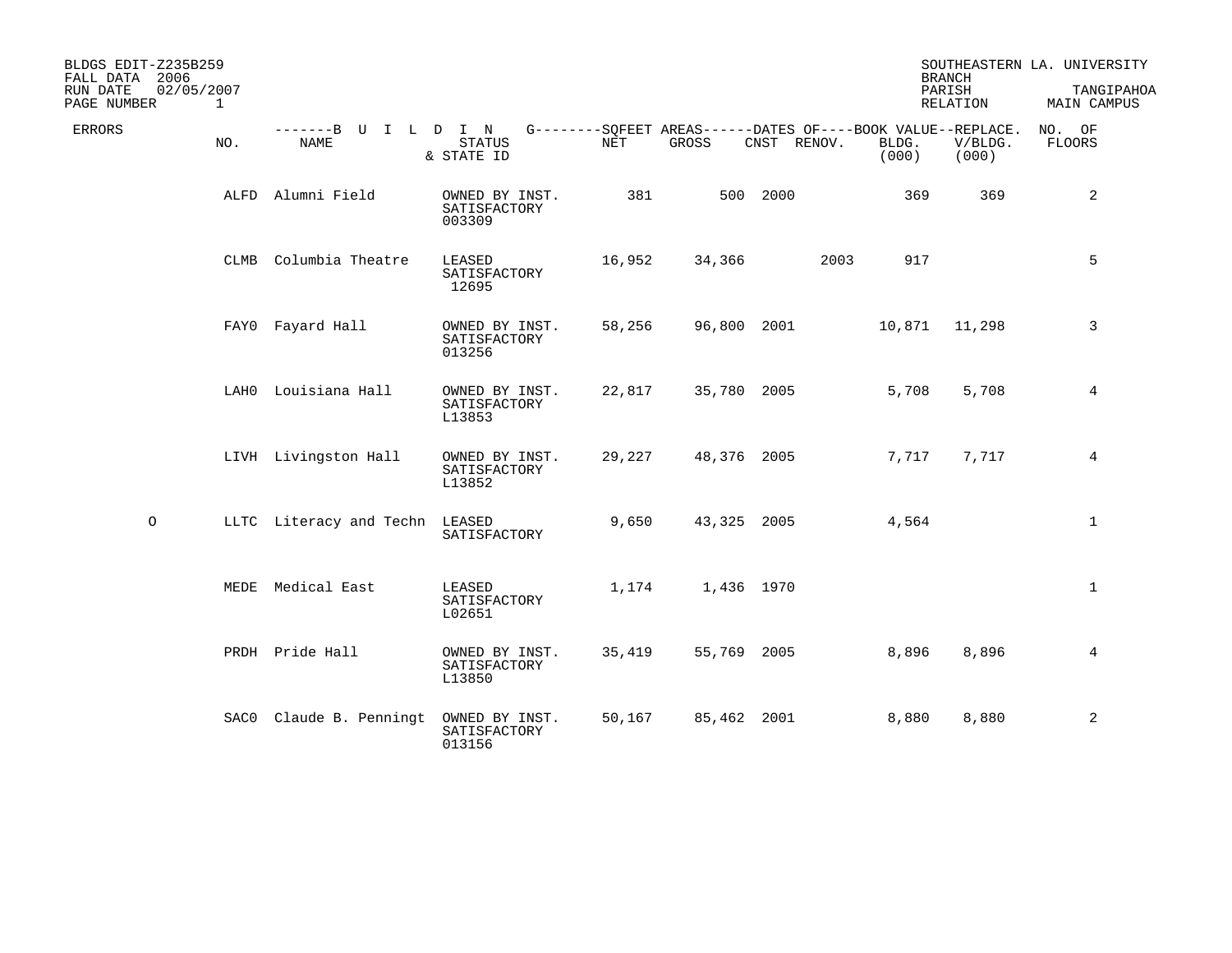| BLDGS EDIT-Z235B259<br>FALL DATA 2006                   |                              |                                          |        |             |                                                                            | <b>BRANCH</b>  |                  | SOUTHEASTERN LA. UNIVERSITY |
|---------------------------------------------------------|------------------------------|------------------------------------------|--------|-------------|----------------------------------------------------------------------------|----------------|------------------|-----------------------------|
| 02/05/2007<br>RUN DATE<br>$\overline{2}$<br>PAGE NUMBER |                              |                                          |        |             |                                                                            | PARISH         | RELATION         | TANGIPAHOA<br>MAIN CAMPUS   |
| <b>ERRORS</b><br>NO.                                    | -------B U I L D I N<br>NAME | STATUS<br>& STATE ID                     | NET    | GROSS       | G--------SQFEET AREAS------DATES OF----BOOK VALUE--REPLACE.<br>CNST RENOV. | BLDG.<br>(000) | V/BLDG.<br>(000) | NO. OF<br><b>FLOORS</b>     |
|                                                         | SHAA Washington Hall         | OWNED BY INST.<br>SATISFACTORY<br>13768  | 31,662 | 47,080 2005 |                                                                            | 7,510          | 4,504            | 4                           |
| SHAB                                                    | St. Tammany Hall             | OWNED BY INST.<br>SATISFACTORY<br>13769  | 31,684 | 47,080 2005 |                                                                            | 7,510          | 4,504            | 4                           |
|                                                         | SHAC Tangipahoa Hall         | OWNED BY INST.<br>SATISFACTORY<br>13766  | 20,471 | 31,651 2004 |                                                                            | 5,049          | 3,128            | 4                           |
|                                                         | SHAD Hammond Hall            | OWNED BY INST.<br>SATISFACTORY<br>13767  | 28,885 | 42,661 2004 |                                                                            | 6,805          | 4,112            | 4                           |
| SLBC                                                    | Southeast Louisian           | OWNED BY INST.<br>SATISFACTORY<br>0S1361 | 9,034  | 14,765 1995 |                                                                            | 1,138          | 917              | 2                           |
|                                                         | SO01 Southeastern Oaks       | OWNED BY INST.<br>SATISFACTORY<br>13759  | 11,568 | 12,324 2001 |                                                                            | 1,879          | 2,089            | 3                           |
|                                                         | SO02 Southeastern Oaks       | OWNED BY INST.<br>SATISFACTORY<br>13760  | 11,552 | 12,324 2001 |                                                                            | 1,879          | 2,100            | 3                           |
| SO03                                                    | Southeastern Oaks            | OWNED BY INST.<br>SATISFACTORY<br>13761  | 7,848  |             | 8,424 2001                                                                 | 1,284          | 1,506            | 3                           |
|                                                         | SO04 Southeastern Oaks       | OWNED BY INST.<br>SATISFACTORY<br>13762  | 11,557 | 12,324 2001 |                                                                            | 1,879          | 2,100            | 3                           |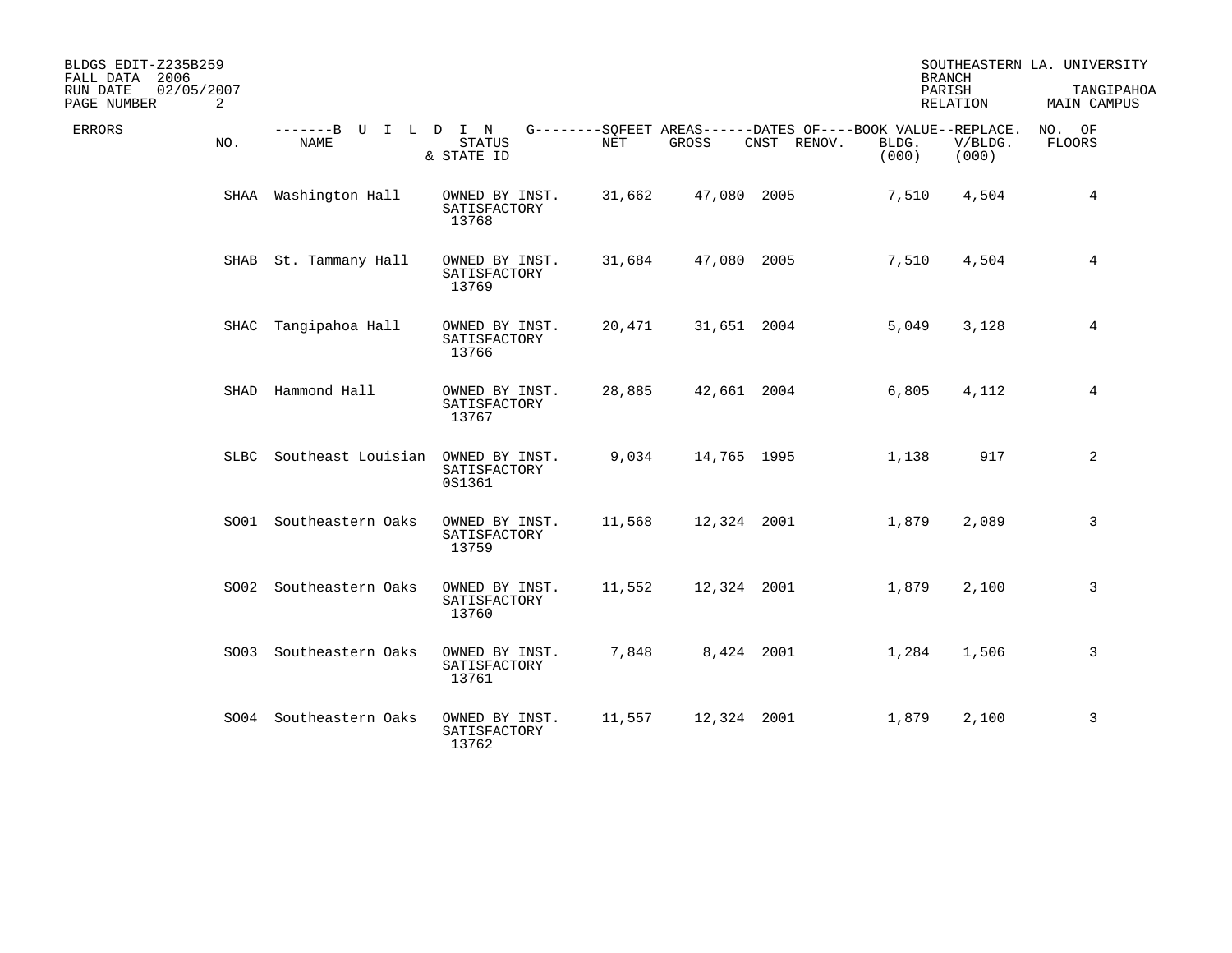| BLDGS EDIT-Z235B259<br>FALL DATA 2006<br>RUN DATE<br>PAGE NUMBER | 02/05/2007<br>3 |                                        |                                          |            |             |                                                                            |                | <b>BRANCH</b><br>PARISH<br>RELATION | SOUTHEASTERN LA. UNIVERSITY<br>TANGIPAHOA<br>MAIN CAMPUS |
|------------------------------------------------------------------|-----------------|----------------------------------------|------------------------------------------|------------|-------------|----------------------------------------------------------------------------|----------------|-------------------------------------|----------------------------------------------------------|
| <b>ERRORS</b>                                                    | NO.             | -------B U<br><b>NAME</b>              | ILDIN<br><b>STATUS</b><br>& STATE ID     | <b>NET</b> | GROSS       | G--------SOFEET AREAS------DATES OF----BOOK VALUE--REPLACE.<br>CNST RENOV. | BLDG.<br>(000) | V/BLDG.<br>(000)                    | NO. OF<br><b>FLOORS</b>                                  |
|                                                                  |                 | SO05 Southeastern Oaks                 | OWNED BY INST.<br>SATISFACTORY<br>13763  | 11,579     | 12,324 2001 |                                                                            | 1,879          | 2,100                               | 3                                                        |
|                                                                  |                 | SO06 Southeastern Oaks                 | OWNED BY INST.<br>SATISFACTORY<br>13764  | 22,839     |             | 24,648 2001                                                                | 3,758          | 3,905                               | 3                                                        |
| $\circ$                                                          |                 | STAM St. Tammany Center LEASED         | SATISFACTORY                             | 15,465     | 20,923 1998 |                                                                            |                | 1,138                               | $\mathbf{1}$                                             |
|                                                                  |                 | TAYH Taylor Hall                       | OWNED BY INST.<br>SATISFACTORY<br>L13851 | 29,326     | 44,593 2005 |                                                                            | 7,113          | 7,113                               | 4                                                        |
|                                                                  |                 | TECM Cate TEC Mechanica OWNED BY INST. | SATISFACTORY<br>003297                   | 108        |             | 680 1973                                                                   | 10             | 10                                  | $\mathbf{1}$                                             |
|                                                                  |                 | URES University Residen OWNED BY INST. | SATISFACTORY<br>L13869                   | 6,458      |             | 7,545 2005                                                                 | 965            | 707                                 | $\overline{a}$                                           |
|                                                                  |                 | VILA Greek Village A                   | OWNED BY INST.<br>SATISFACTORY<br>13734  | 3,468      |             | 10,247 2001                                                                | 1,711          | 1,031                               | 2                                                        |
|                                                                  |                 | VILB Greek Village B                   | OWNED BY INST.<br>SATISFACTORY<br>13735  | 5,080      |             | 11,824 2001                                                                | 1,975          | 1,178                               | 2                                                        |
|                                                                  |                 | VILD Greek Village D                   | OWNED BY INST.<br>SATISFACTORY<br>13737  | 8,872      |             | 20,920 2001                                                                | 3,494          | 3,241                               | 2                                                        |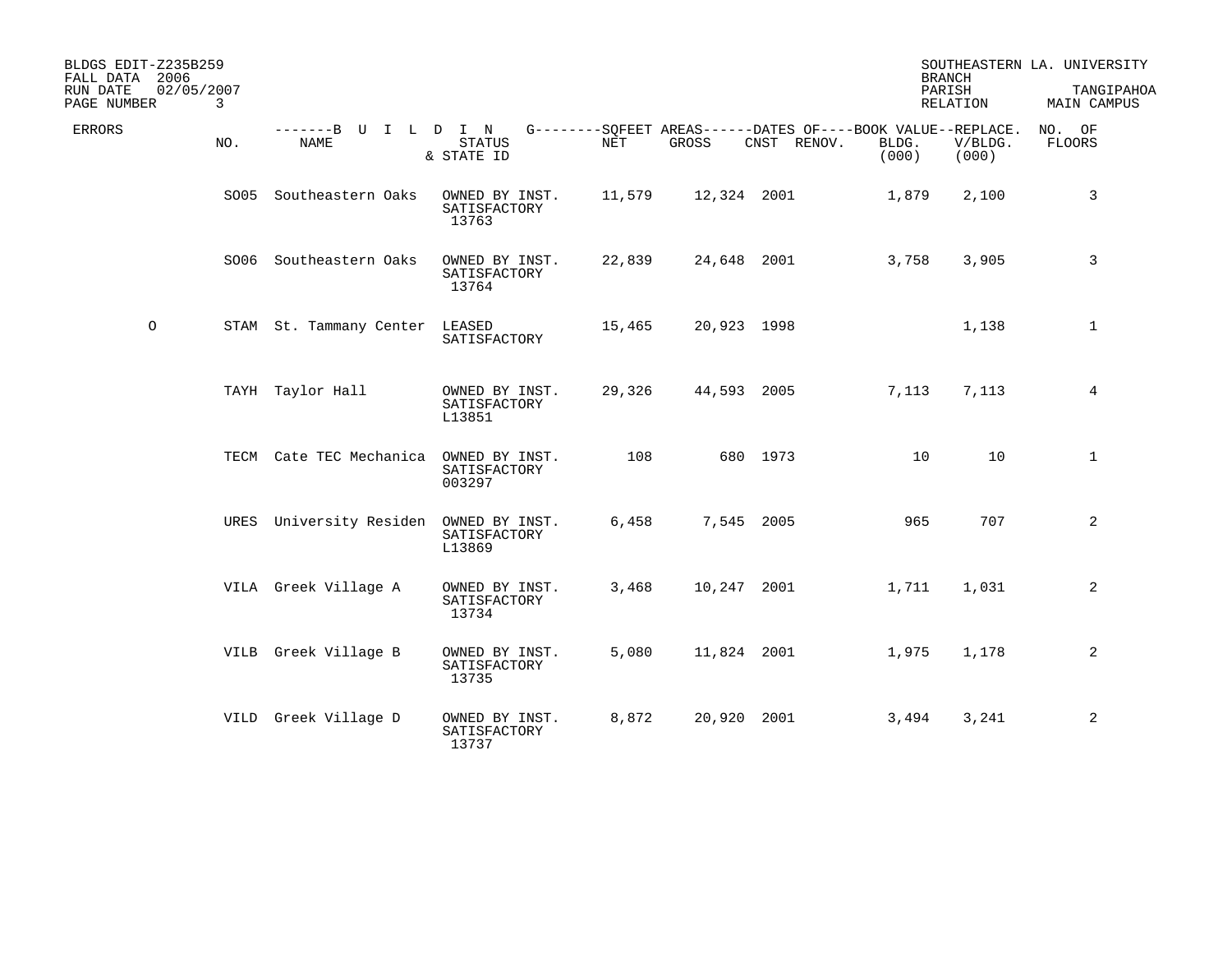| BLDGS EDIT-Z235B259<br>FALL DATA 2006 |                              |                                        |                                          |        |             |                                                                            |                | <b>BRANCH</b>      | SOUTHEASTERN LA. UNIVERSITY |
|---------------------------------------|------------------------------|----------------------------------------|------------------------------------------|--------|-------------|----------------------------------------------------------------------------|----------------|--------------------|-----------------------------|
| RUN DATE<br>PAGE NUMBER               | 02/05/2007<br>$\overline{4}$ |                                        |                                          |        |             |                                                                            |                | PARISH<br>RELATION | TANGIPAHOA<br>MAIN CAMPUS   |
| <b>ERRORS</b>                         | NO.                          | -------B U I L D I N<br>NAME           | <b>STATUS</b><br>& STATE ID              | NET    | GROSS       | G--------SQFEET AREAS------DATES OF----BOOK VALUE--REPLACE.<br>CNST RENOV. | BLDG.<br>(000) | V/BLDG.<br>(000)   | NO. OF<br>FLOORS            |
|                                       |                              | VILE Greek Village E                   | OWNED BY INST.<br>SATISFACTORY<br>13757  | 3,442  |             | 9,084 2001                                                                 | 1,517          | 1,479              | 2                           |
|                                       |                              | VILF Greek Village F                   | OWNED BY INST.<br>SATISFACTORY<br>13758  | 10,300 |             | 19,439 2001                                                                | 3,247          | 3,048              | 2                           |
|                                       |                              | 0A23 Horticulture Cente OWNED BY INST. | SATISFACTORY<br>003279                   | 9,124  |             | 11,234 1984                                                                | 296            | 899                | $\mathbf{1}$                |
|                                       |                              | 00L1 Baton Rouge Center OWNED BY INST. | REMODELING-A<br>002118                   | 38,848 |             | 67,820 1982                                                                | 3,500          | 5,842              | 2                           |
|                                       |                              | 00M1 Physical Plant M1                 | OWNED BY INST.<br>SATISFACTORY<br>003260 | 9,143  | 10,000 1979 |                                                                            | 66             | 400                | $\mathbf{1}$                |
|                                       |                              | 00M2 Office of Physical OWNED BY INST. | SATISFACTORY<br>003259                   | 1,810  |             | 3,200 1980                                                                 | 40             | 192                | $\mathbf{1}$                |
|                                       | 00M3                         | Physical Plant M3                      | OWNED BY INST.<br>SATISFACTORY<br>003261 | 9,193  | 10,000 1980 |                                                                            | 80             | 400                | $\mathbf{1}$                |
|                                       |                              | 00M4 Purchasing & Prope                | OWNED BY INST.<br>SATISFACTORY<br>003258 | 26,426 |             | 42,850 1980                                                                | 200            | 722                | $\mathbf{1}$                |
|                                       | Т<br>00M5                    | Physical Plant Veh OWNED BY INST.      | SATISFACTORY<br>003252                   |        |             | 720 1980                                                                   | 12             | 15                 | $\mathbf{1}$                |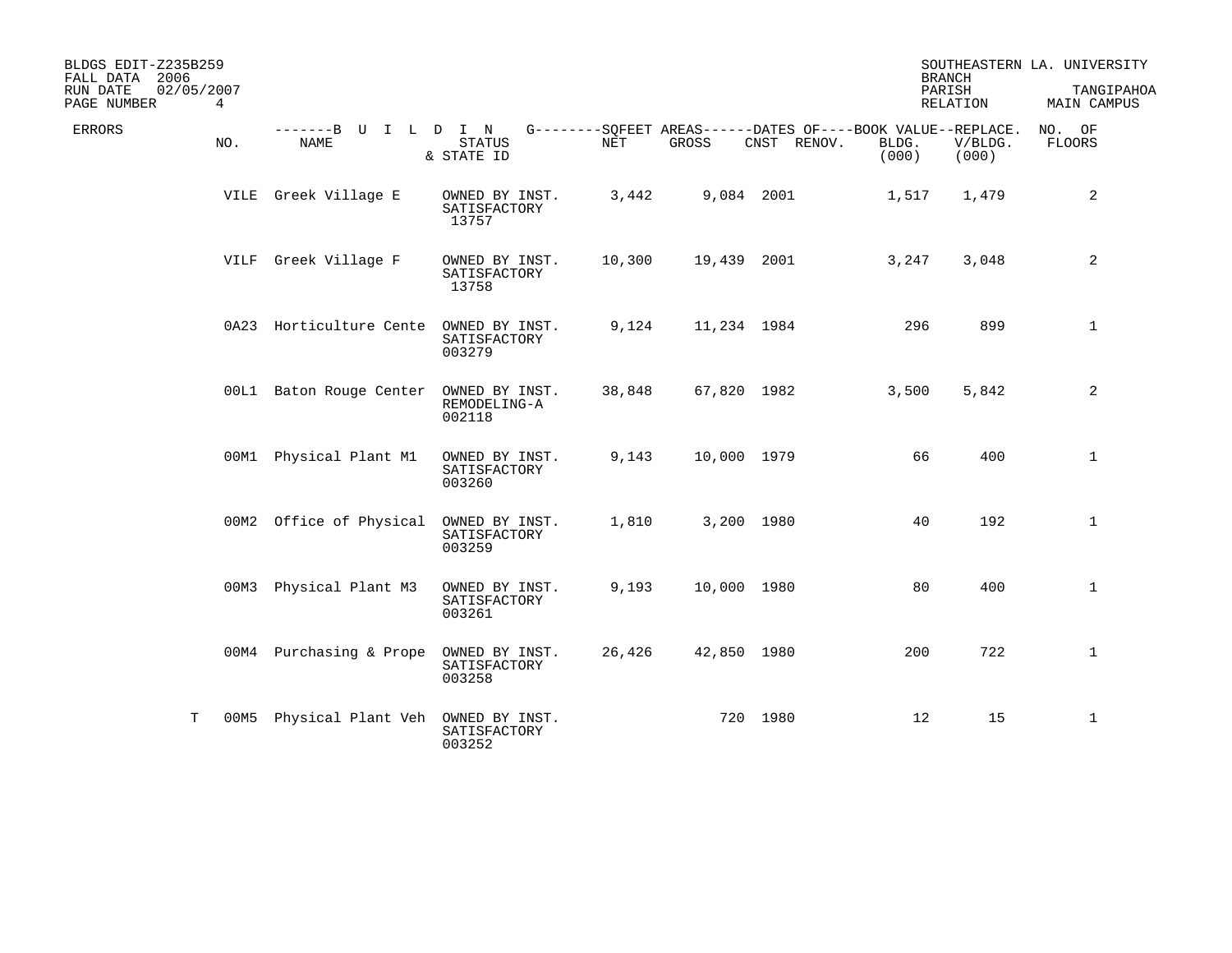| BLDGS EDIT-Z235B259<br>FALL DATA 2006<br>02/05/2007<br>RUN DATE<br>5<br>PAGE NUMBER |                                        |                                          |        |                                                                      |             |      |                | <b>BRANCH</b><br>PARISH<br>RELATION | SOUTHEASTERN LA. UNIVERSITY<br>TANGIPAHOA<br>MAIN CAMPUS |
|-------------------------------------------------------------------------------------|----------------------------------------|------------------------------------------|--------|----------------------------------------------------------------------|-------------|------|----------------|-------------------------------------|----------------------------------------------------------|
| ERRORS<br>NO.                                                                       | -------B U I L D I N<br>NAME           | STATUS<br>& STATE ID                     | NET    | G--------SQFEET AREAS------DATES OF----BOOK VALUE--REPLACE.<br>GROSS | CNST RENOV. |      | BLDG.<br>(000) | V/BLDG.<br>(000)                    | NO. OF<br>FLOORS                                         |
| 00M6                                                                                | Physical Plant Equ OWNED BY INST.      | SATISFACTORY<br>003256                   | 6,400  |                                                                      | 6,400 1980  |      | 22             | 96                                  | $\mathbf{1}$                                             |
| 00M9                                                                                | Main HV Switch                         | OWNED BY INST.<br>SATISFACTORY<br>003234 | 1,299  |                                                                      | 1,476 1945  |      | 12             | 960                                 | $\mathbf{1}$                                             |
|                                                                                     | 0001 Lucius McGehee Hal                | OWNED BY INST.<br>REMODELING-B<br>003197 | 12,902 | 20,384 1934                                                          |             | 1972 | 85             | 1,733                               | 2                                                        |
|                                                                                     | 0002 J. Leon Clark Hall                | OWNED BY INST.<br>REMODELING-B<br>003198 | 9,398  | 16,818 1939                                                          |             | 1973 | 240            | 1,430                               | 2                                                        |
|                                                                                     | 0003 Eleanore H. Meade                 | OWNED BY INST.<br>REMODELING-C<br>003200 | 20,131 | 20,624 1939                                                          |             | 1972 | 183            | 2,475                               | 2                                                        |
|                                                                                     | 0004 Science Building A OWNED BY INST. | SATISFACTORY<br>003199                   | 16,449 | 20,968 1955                                                          |             |      | 178            | 2,517                               | $\overline{a}$                                           |
|                                                                                     | 0006 Ralph R. Pottle Mu                | OWNED BY INST.<br>REMODELING-B<br>003202 | 13,457 | 26,325 1939                                                          |             | 1967 | 235            | 2,238                               | 2                                                        |
|                                                                                     | 0007 Jay W. McClimans H OWNED BY INST. | REMODELING-A<br>003203                   | 17,628 | 28,910 1939                                                          |             |      | 166            | 2,964                               | 2                                                        |
|                                                                                     | 0008 Dugas Center for S                | OWNED BY INST.<br>REMODELING-A<br>003244 | 23,259 | 34,034 1972                                                          |             |      | 718            | 2,209                               | 2                                                        |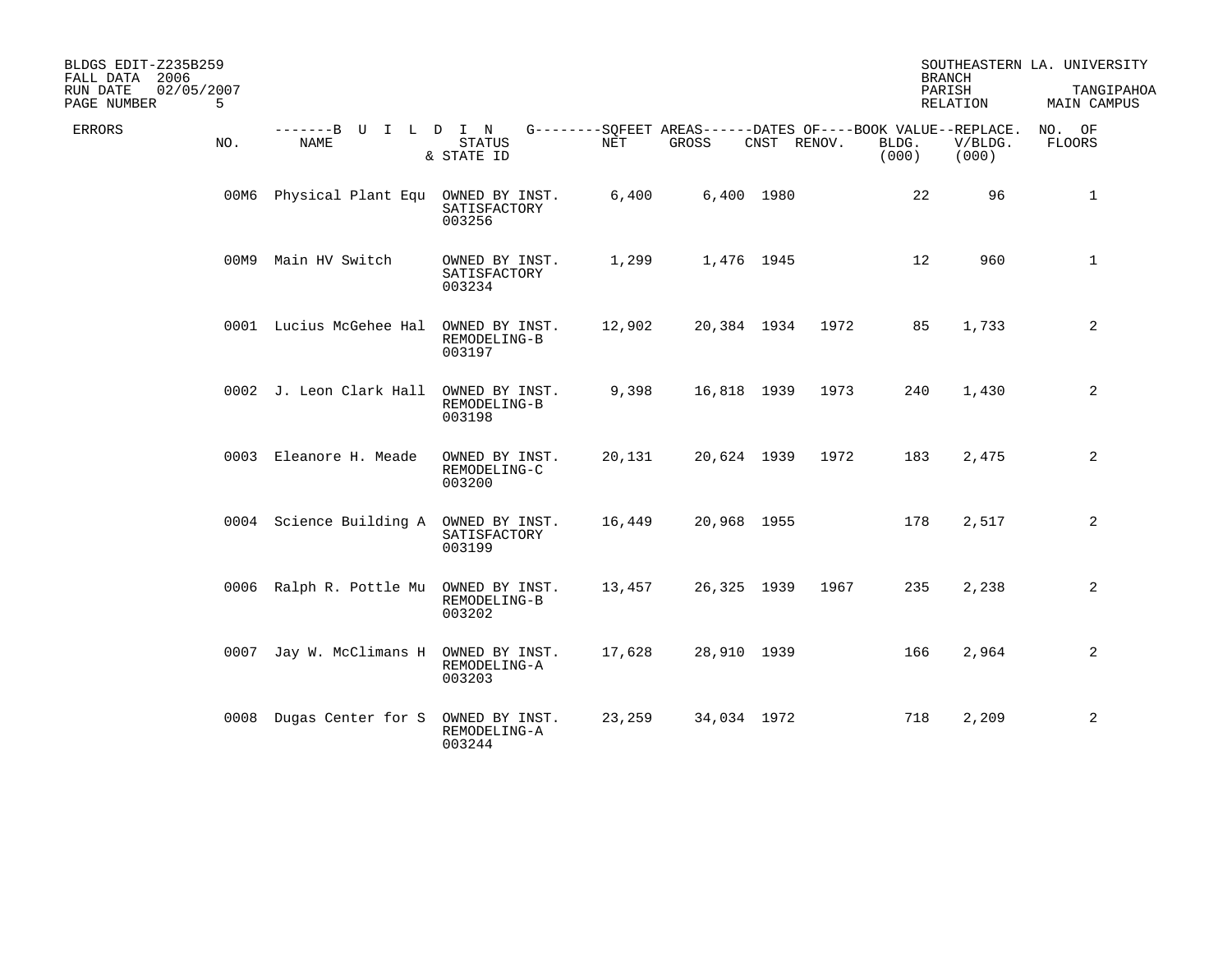| BLDGS EDIT-Z235B259<br>FALL DATA 2006<br>02/05/2007<br>RUN DATE<br>6<br>PAGE NUMBER |                                        |                                          |            |                                                                      |             |      |                | <b>BRANCH</b><br>PARISH<br>RELATION | SOUTHEASTERN LA. UNIVERSITY<br>TANGIPAHOA<br>MAIN CAMPUS |
|-------------------------------------------------------------------------------------|----------------------------------------|------------------------------------------|------------|----------------------------------------------------------------------|-------------|------|----------------|-------------------------------------|----------------------------------------------------------|
| <b>ERRORS</b><br>NO.                                                                | -------B U I L D I N<br>NAME           | <b>STATUS</b><br>& STATE ID              | <b>NET</b> | G--------SQFEET AREAS------DATES OF----BOOK VALUE--REPLACE.<br>GROSS | CNST RENOV. |      | BLDG.<br>(000) | V/BLDG.<br>(000)                    | NO. OF<br><b>FLOORS</b>                                  |
|                                                                                     | 0010 Biology Building                  | OWNED BY INST.<br>REMODELING-B<br>003215 | 50,511     | 78,427 1964                                                          |             |      | 490            | 2,898                               | 4                                                        |
|                                                                                     | 0011 R.T. Pursley Hall                 | OWNED BY INST.<br>SATISFACTORY<br>003240 | 32,190     | 48,579 1967                                                          |             | 1996 | 1,185          | 3,545                               | 2                                                        |
|                                                                                     | 0012 Child Development                 | OWNED BY INST.<br>REMODELING-A<br>003208 | 2,907      |                                                                      | 4,160 1961  |      | 56             | 375                                 | $\mathbf{1}$                                             |
|                                                                                     | 0013 Charles Anzalone H                | OWNED BY INST.<br>REMODELING-B<br>003211 | 29,390     | 34,746 1964                                                          |             |      | 260            | 2,442                               | 2                                                        |
|                                                                                     | 0014 War Memorial Stude OWNED BY INST. | REMODELING-B<br>003216                   | 43,793     |                                                                      | 58,992 1965 | 2001 | 909            | 4,458                               | 2                                                        |
|                                                                                     | 0015 Vera W. Thomason H                | OWNED BY INST.<br>REMODELING-A<br>003209 | 5,457      |                                                                      | 7,360 1966  |      | 184            | 626                                 | $\mathbf{1}$                                             |
|                                                                                     | 0016 Charles E. Cate Te                | OWNED BY INST.<br>REMODELING-A<br>003245 | 78,258     | 123,480 1973                                                         |             |      | 2,500          | 8,123                               | 2                                                        |
|                                                                                     | 002A Clark Hall Annex                  | OWNED BY INST.<br>SATISFACTORY<br>003246 | 4,814      |                                                                      | 5,500 1974  |      | 111            | 468                                 | $\mathbf{1}$                                             |
|                                                                                     | 002B Art Foundry                       | OWNED BY INST.<br>SATISFACTORY<br>003253 | 864        |                                                                      | 1,000 1980  |      | 21             | 95                                  | $\mathbf{1}$                                             |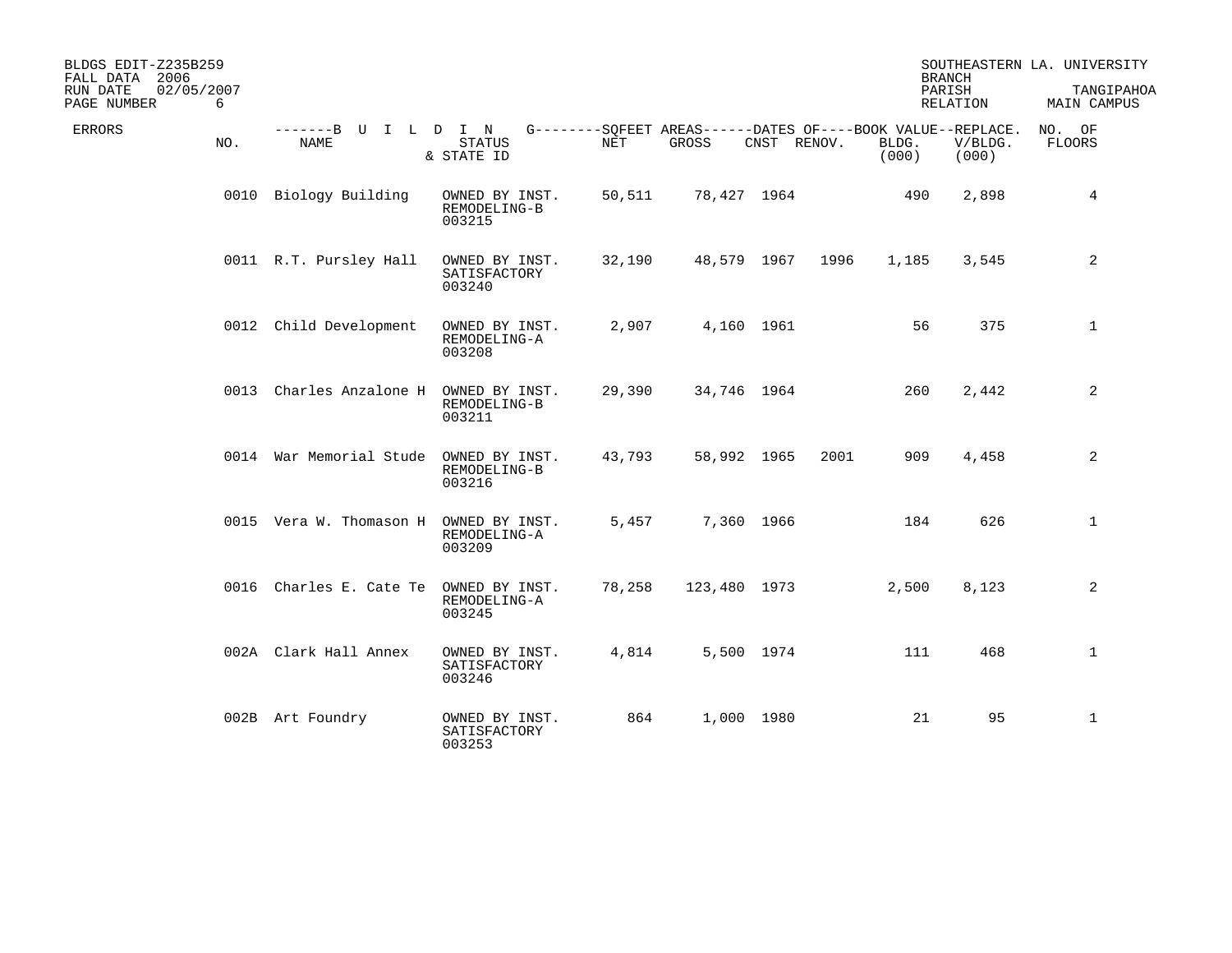| BLDGS EDIT-Z235B259<br>FALL DATA 2006<br>02/05/2007<br>RUN DATE<br>7<br>PAGE NUMBER |                                        |                                          |            |              |             |      |                                                                               | <b>BRANCH</b><br>PARISH<br>RELATION | SOUTHEASTERN LA. UNIVERSITY<br>TANGIPAHOA<br>MAIN CAMPUS |
|-------------------------------------------------------------------------------------|----------------------------------------|------------------------------------------|------------|--------------|-------------|------|-------------------------------------------------------------------------------|-------------------------------------|----------------------------------------------------------|
| <b>ERRORS</b><br>NO.                                                                | -------B U<br><b>NAME</b>              | ILDIN<br><b>STATUS</b><br>& STATE ID     | <b>NET</b> | GROSS        | CNST RENOV. |      | G--------SOFEET AREAS------DATES OF----BOOK VALUE--REPLACE.<br>BLDG.<br>(000) | V/BLDG.<br>(000)                    | NO. OF<br><b>FLOORS</b>                                  |
|                                                                                     | 0022 D. Vickers Hall                   | OWNED BY INST.<br>REMODELING-B<br>003242 | 46,812     | 101,405 1971 |             |      | 1,849                                                                         | 8,620                               | 3                                                        |
|                                                                                     | 0023 Kinesiology & Heal                | OWNED BY INST.<br>REMODELING-B<br>003241 | 44,879     |              | 58,574 1969 |      | 1,849                                                                         | 4,101                               | $\mathbf{1}$                                             |
|                                                                                     | 0025 Recreation Center                 | OWNED BY INST.<br>REMODELING-B<br>003212 | 14,745     |              | 30,785 1939 |      | 186                                                                           | 1,281                               | $\mathbf{1}$                                             |
|                                                                                     | 0026 Luther H. Dyson Ha OWNED BY INST. | SATISFACTORY<br>003206                   | 11,983     |              | 18,236 1961 | 2004 | 328                                                                           | 1,551                               | $\mathbf{1}$                                             |
|                                                                                     | 0027 Wilson Hall                       | OWNED BY INST.<br>REMODELING-B<br>003237 | 6,503      |              | 9,636 1960  |      | 175                                                                           | 1,157                               | $\mathbf{1}$                                             |
|                                                                                     | 0028 White Hall                        | OWNED BY INST.<br>REMODELING-B<br>003205 | 19,401     |              | 31,674 1960 |      | 450                                                                           | 2,693                               | 2                                                        |
|                                                                                     | 0029 R. Norval Garrett                 | OWNED BY INST.<br>SATISFACTORY<br>003207 | 36,160     |              | 59,807 1962 | 1996 | 720                                                                           | 5,084                               | 1                                                        |
|                                                                                     | 005A G. Jack Tinsley Ha OWNED BY INST. | REMODELING-B<br>003201                   | 11,242     |              | 17,036 1955 | 1990 | 272                                                                           | 1,449                               | 2                                                        |
|                                                                                     | 005B Tinsley Hall Annex OWNED BY INST. | REMODELING-B<br>003239                   | 1,370      |              | 3,280 1955  | 1971 | 40                                                                            | 279                                 | $\mathbf{1}$                                             |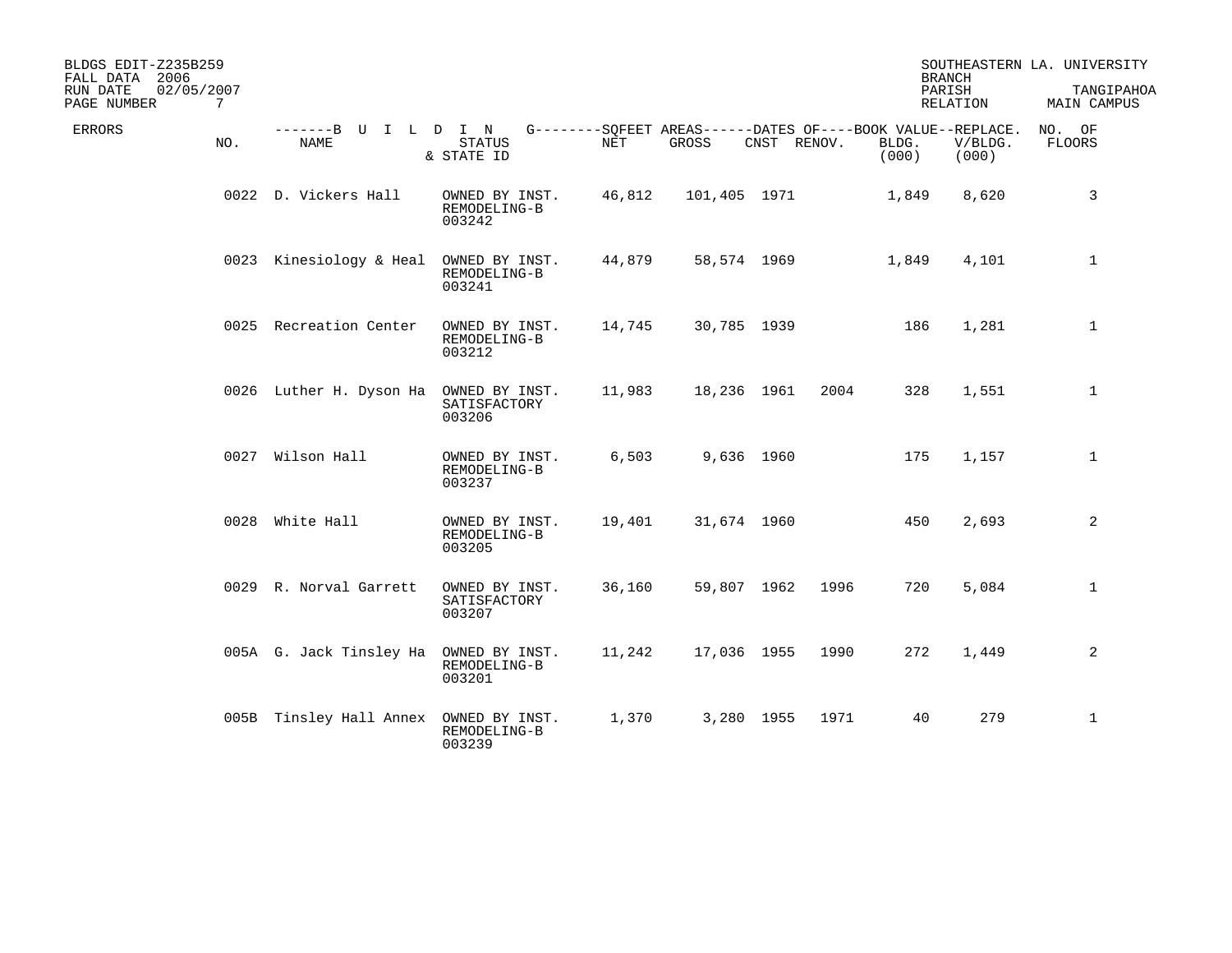| BLDGS EDIT-Z235B259<br>FALL DATA 2006<br>RUN DATE<br>PAGE NUMBER | 02/05/2007<br>8 |                                        |                                          |        |             |                                                                            | <b>BRANCH</b><br>PARISH | RELATION         | SOUTHEASTERN LA. UNIVERSITY<br>TANGIPAHOA<br>MAIN CAMPUS |
|------------------------------------------------------------------|-----------------|----------------------------------------|------------------------------------------|--------|-------------|----------------------------------------------------------------------------|-------------------------|------------------|----------------------------------------------------------|
| ERRORS                                                           | NO.             | -------B U I L D I N<br>NAME           | STATUS<br>& STATE ID                     | NET    | GROSS       | G--------SQFEET AREAS------DATES OF----BOOK VALUE--REPLACE.<br>CNST RENOV. | BLDG.<br>(000)          | V/BLDG.<br>(000) | NO. OF<br>FLOORS                                         |
|                                                                  |                 | 0050 President's Reside OWNED BY INST. | REMODELING-A<br>003235                   | 4,807  | 4,900 1940  |                                                                            | 70                      | 294              | $\overline{a}$                                           |
|                                                                  |                 | 0054 Hill House                        | OWNED BY INST.<br>SATISFACTORY<br>003236 | 1,575  | 1,875 1901  |                                                                            | 23                      | 160              | $\mathbf{1}$                                             |
|                                                                  |                 | 006A Music Annex                       | OWNED BY INST.<br>REMODELING-A<br>003267 | 20,623 | 30,071 1981 |                                                                            | 2,400                   | 2,385            | 2                                                        |
|                                                                  |                 | 0061 Physical Plant M6                 | OWNED BY INST.<br>REMODELING-B<br>003238 | 11,593 | 14,153 1967 |                                                                            | 37                      | 284              | $\overline{a}$                                           |
|                                                                  | Т               | 0072 McClimans Hall Ele                | OWNED BY INST.<br>SATISFACTORY<br>003272 |        |             | 196 1939                                                                   | $\mathbf{1}$            | 128              | $\mathbf{1}$                                             |
|                                                                  |                 | 0073 Horticulture Resou                | OWNED BY INST.<br>SATISFACTORY<br>003251 | 764    |             | 880 1983                                                                   | 16                      | 41               | $\mathbf{1}$                                             |
|                                                                  |                 | 0074 Herbarium Trailer                 | OWNED BY INST.<br>SATISFACTORY<br>003248 | 607    |             | 880 1977                                                                   | 15                      | 53               | $\mathbf{1}$                                             |
|                                                                  |                 | 0076 Region II Service                 | OWNED BY INST.<br>SATISFACTORY<br>003254 | 1,058  | 1,440 1915  |                                                                            | 29                      | 111              | $\mathbf{1}$                                             |
|                                                                  |                 | 0077 Region II Service                 | OWNED BY INST.<br>SATISFACTORY<br>003255 | 1,441  | 1,740 1912  |                                                                            | 35                      | 148              | $\mathbf{1}$                                             |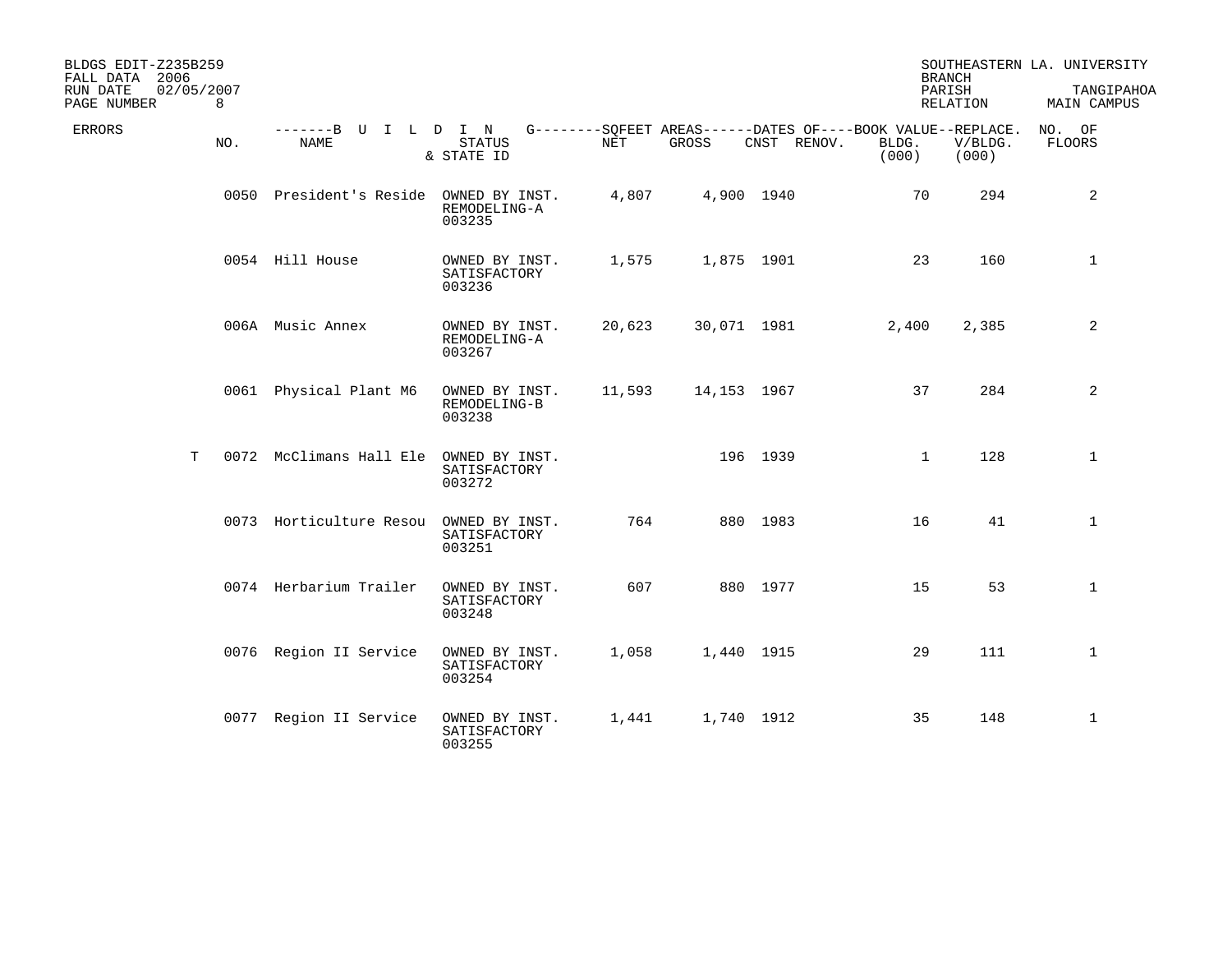| BLDGS EDIT-Z235B259<br>FALL DATA 2006 |         |                 |                                        |                                          |         |              |             |      | <b>BRANCH</b>                                                                 |                  | SOUTHEASTERN LA. UNIVERSITY |
|---------------------------------------|---------|-----------------|----------------------------------------|------------------------------------------|---------|--------------|-------------|------|-------------------------------------------------------------------------------|------------------|-----------------------------|
| RUN DATE<br>PAGE NUMBER               |         | 02/05/2007<br>9 |                                        |                                          |         |              |             |      | PARISH                                                                        | RELATION         | TANGIPAHOA<br>MAIN CAMPUS   |
| <b>ERRORS</b>                         |         | NO.             | -------B U I L D I N<br>NAME           | STATUS<br>& STATE ID                     | NET     | GROSS        | CNST RENOV. |      | G--------SQFEET AREAS------DATES OF----BOOK VALUE--REPLACE.<br>BLDG.<br>(000) | V/BLDG.<br>(000) | NO. OF<br><b>FLOORS</b>     |
|                                       |         |                 | 0078 Dameron House                     | OWNED BY INST.<br>REMODELING-C<br>003281 | 2,100   |              | 2,100 1920  |      | 6                                                                             | 84               | $\overline{a}$              |
|                                       |         |                 | 0079 University Center                 | OWNED BY INST.<br>REMODELING-A<br>003276 | 61,456  | 239,812 1982 |             |      | 15,422                                                                        | 41,968           | 4                           |
|                                       |         |                 | 0080 Turtle Cove Guest                 | OWNED BY INST.<br>REMODELING-C<br>004453 | 5,820   |              | 6,650 1940  |      | 2,700                                                                         | 798              | 2                           |
|                                       |         |                 | 0081 Linus A. Sims Memo                | OWNED BY INST.<br>SATISFACTORY<br>003278 | 102,651 | 137,428 1985 |             |      | 8,850                                                                         | 10,308           | 4                           |
|                                       | $\circ$ |                 | 0085 Alumni Center                     | LEASED<br>SATISFACTORY                   | 6,603   |              | 9,717 1994  |      | 689                                                                           |                  | 1                           |
|                                       |         |                 | 014A Student Union Anne                | OWNED BY INST.<br>REMODELING-A<br>003277 | 21,217  |              | 29,354 1983 | 1998 | 3,100                                                                         | 2,496            | 2                           |
|                                       |         | T               | 023A Kinesiology & Healt               | OWNED BY INST.<br>SATISFACTORY<br>003270 |         |              | 500 1968    |      | 12                                                                            | 325              | $\mathbf{1}$                |
|                                       |         | T               | 023B Kinesiology & Heal OWNED BY INST. | SATISFACTORY<br>003269                   |         |              | 3,750 1968  |      | $\mathbf{1}$                                                                  | 244              | $\mathbf{1}$                |
|                                       |         |                 | 024B University Police                 | OWNED BY INST.<br>REMODELING-A<br>003243 | 5,691   |              | 7,500 1971  |      | 125                                                                           | 638              | $\mathbf{1}$                |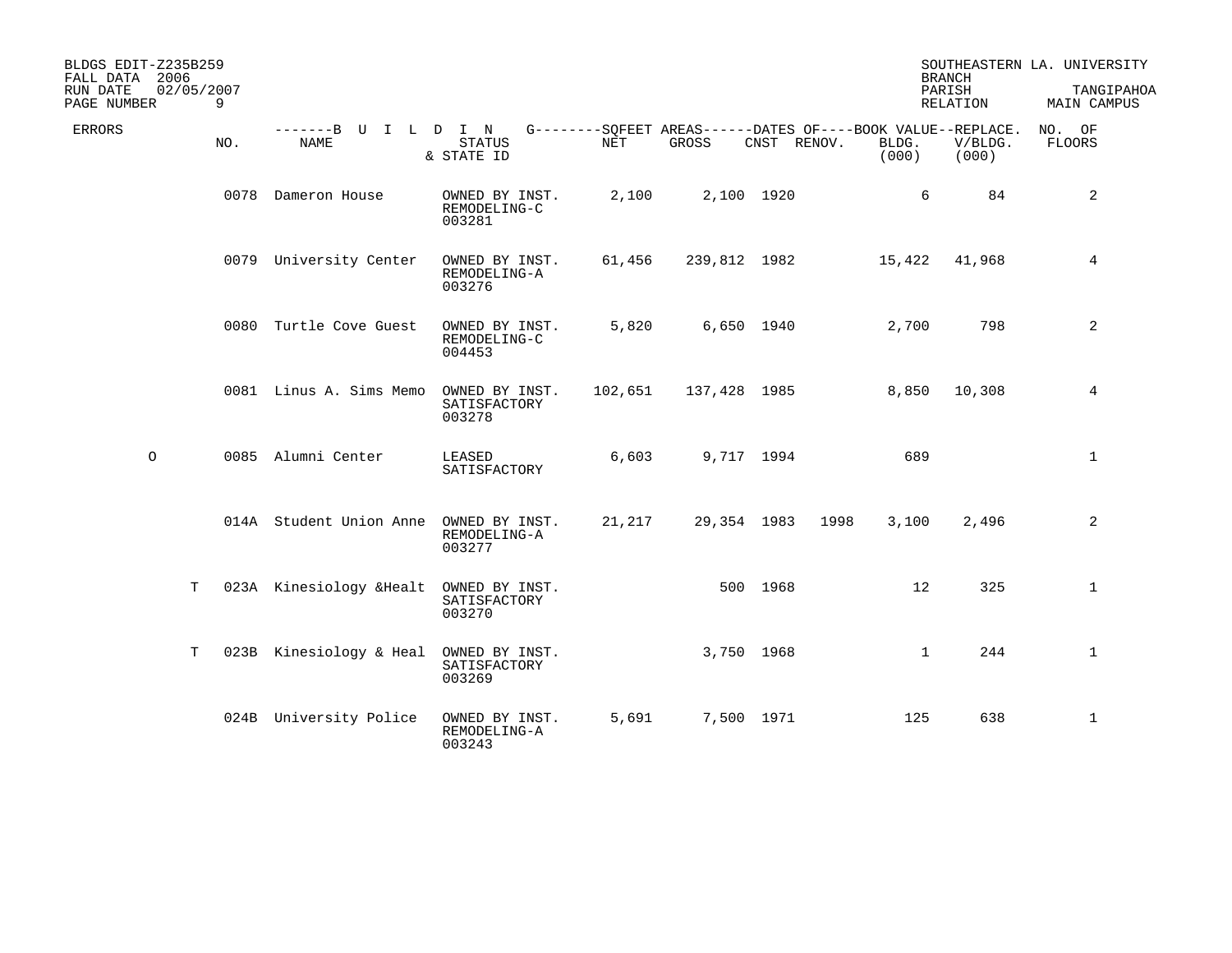| BLDGS EDIT-Z235B259<br>FALL DATA 2006<br>02/05/2007<br>RUN DATE<br>10<br>PAGE NUMBER |                                        |                                          |            |             |             |      | <b>BRANCH</b><br>PARISH                                                       | RELATION         | SOUTHEASTERN LA. UNIVERSITY<br>TANGIPAHOA<br>MAIN CAMPUS |
|--------------------------------------------------------------------------------------|----------------------------------------|------------------------------------------|------------|-------------|-------------|------|-------------------------------------------------------------------------------|------------------|----------------------------------------------------------|
| <b>ERRORS</b><br>NO.                                                                 | -------B U<br><b>NAME</b>              | I L D I N<br><b>STATUS</b><br>& STATE ID | <b>NET</b> | GROSS       | CNST RENOV. |      | G--------SOFEET AREAS------DATES OF----BOOK VALUE--REPLACE.<br>BLDG.<br>(000) | V/BLDG.<br>(000) | NO. OF<br><b>FLOORS</b>                                  |
|                                                                                      | 031A Nicholas Cefalu Co OWNED BY INST. | REMODELING-B<br>003214                   | 33,077     | 48,025 1956 |             |      | 440                                                                           | 3,362            | 1                                                        |
|                                                                                      | 040A East Strawberry St                | OWNED BY INST.<br>REMODELING-B<br>003265 | 30,410     |             | 44,931 1937 | 1966 | 300                                                                           | 3,111            | 2                                                        |
|                                                                                      | 040Z East Stadium Ticke OWNED BY INST. | SATISFACTORY<br>003263                   | 8          |             | 100 1981    |      | $\mathbf{1}$                                                                  | $7\overline{ }$  | $\mathbf{1}$                                             |
|                                                                                      | 041A West Strawberry St                | OWNED BY INST.<br>REMODELING-B<br>003219 | 15,667     | 25,387 1937 |             | 1973 | 125                                                                           | 2,158            | 2                                                        |
|                                                                                      | 042A Cafeteria                         | OWNED BY INST.<br>REMODELING-B<br>003220 | 58,712     | 70,074 1956 |             | 1966 | 407                                                                           | 5,957            | $\mathbf{1}$                                             |
|                                                                                      | 045A McKneely Hall                     | OWNED BY INST.<br>REMODELING-A<br>03221  | 14,038     | 15,750 1947 |             | 1971 | 123                                                                           | 1,339            | $\overline{a}$                                           |
| T                                                                                    | 046Z Cable TV Head in B                | OWNED BY INST.<br>SATISFACTORY<br>003275 |            |             | 80 1957     |      | 2                                                                             | 52               | $\mathbf{1}$                                             |
|                                                                                      | 047A Charles W. Campbel                | OWNED BY INST.<br>REMODELING-A<br>003227 | 6,560      | 11,208 1940 |             | 1972 | 92                                                                            | 953              | 2                                                        |
|                                                                                      | 047B Gertie Lee Mims Ha                | OWNED BY INST.<br>REMODELING-B<br>003228 | 13,573     | 31,048 1948 |             | 1990 | 366                                                                           | 2,640            | 2                                                        |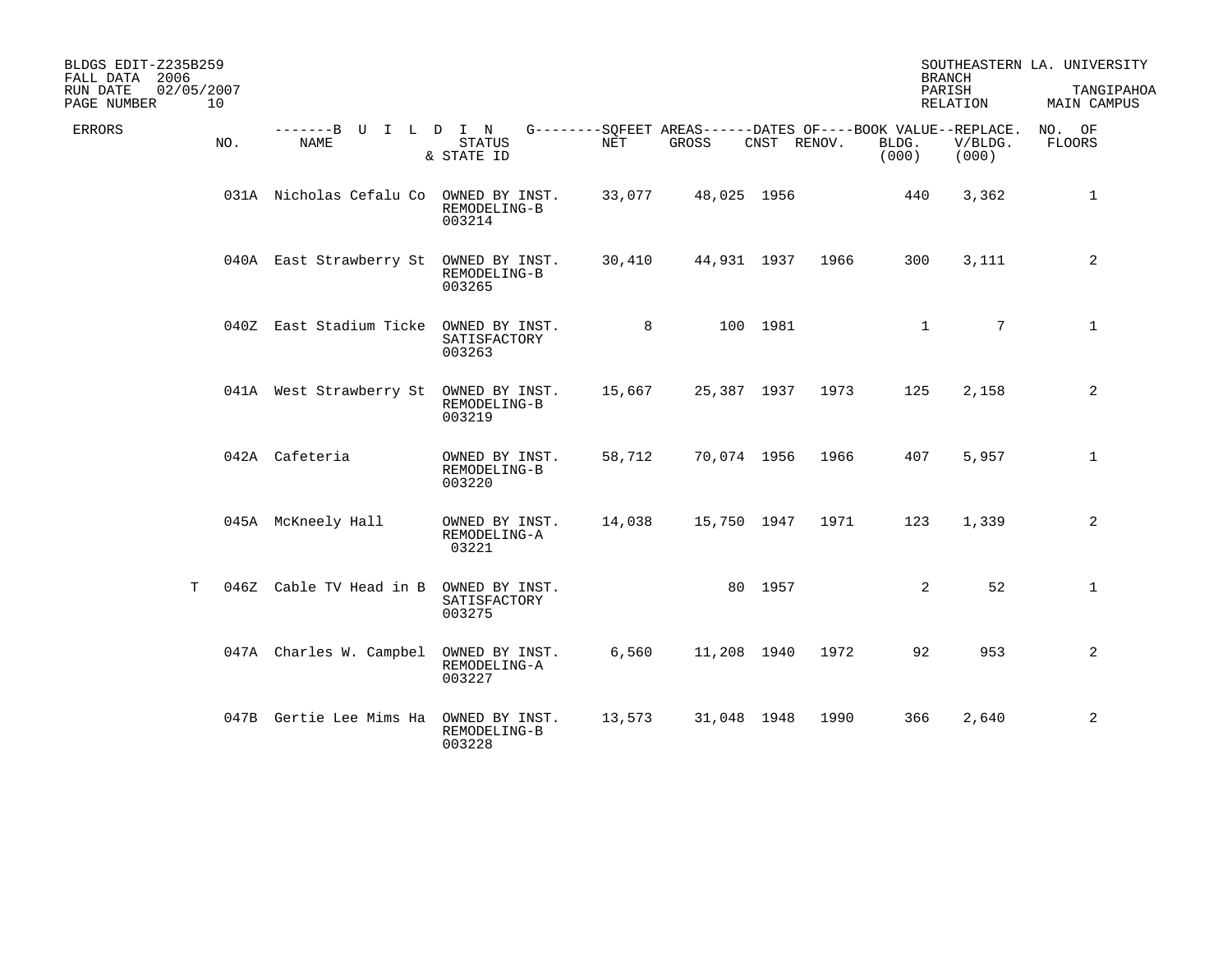| BLDGS EDIT-Z235B259<br>FALL DATA 2006<br>02/05/2007<br>RUN DATE<br>PAGE NUMBER<br>11 |                                        |                                          |        |       |                                                                            |                | <b>BRANCH</b><br>PARISH<br>RELATION | SOUTHEASTERN LA. UNIVERSITY<br>TANGIPAHOA<br>MAIN CAMPUS |
|--------------------------------------------------------------------------------------|----------------------------------------|------------------------------------------|--------|-------|----------------------------------------------------------------------------|----------------|-------------------------------------|----------------------------------------------------------|
| <b>ERRORS</b><br>NO.                                                                 | -------B U<br><b>NAME</b>              | I L D I N<br>STATUS<br>& STATE ID        | NET    | GROSS | G--------SQFEET AREAS------DATES OF----BOOK VALUE--REPLACE.<br>CNST RENOV. | BLDG.<br>(000) | V/BLDG.<br>(000)                    | NO. OF<br>FLOORS                                         |
|                                                                                      | 047C Southeastern Hall                 | OWNED BY INST.<br>REMODELING-A<br>003229 | 13,750 |       | 32,136 1948                                                                | 393            | 1,929                               | $\overline{a}$                                           |
|                                                                                      | 047F Zachary Taylor Hal                | OWNED BY INST.<br>OBSOLETE<br>003218     | 64,857 |       | 73,222 1966                                                                | 1,300          | 4,394                               | 3                                                        |
|                                                                                      | 047G Cardinal Newman Ha OWNED BY INST. | OBSOLETE<br>003266                       | 14,885 |       | 29,532 1964                                                                | 615            | 1,625                               | $\overline{4}$                                           |
|                                                                                      | 080A Turtle Cove Careta OWNED BY INST. | REMODELING-C<br>004454                   | 1,250  |       | 1,250 1940                                                                 | 940            | 50                                  | $\mathbf{1}$                                             |
|                                                                                      | 080B Turtle Cove Boat H OWNED BY INST. | REMODELING-C<br>004455                   | 990    |       | 990 1983                                                                   | 14             | 20                                  | $\mathbf{1}$                                             |
|                                                                                      | 1816 North Campus Finan OWNED BY INST. | SATISFACTORY<br>011816                   | 15,892 |       | 20,833 1961                                                                | 1,111          | 906                                 | $\mathbf{1}$                                             |
|                                                                                      | 1817 North Campus-Main                 | OWNED BY INST.<br>REMODELING-A<br>011817 | 41,621 |       | 69,156 1961                                                                | 3,752          | 3,219                               | 2                                                        |
|                                                                                      | 1818 North Campus Class                | OWNED BY INST.<br>SATISFACTORY<br>011818 | 1,871  |       | 8,802 1961                                                                 | 399            | 336                                 | $\mathbf{1}$                                             |
|                                                                                      | 1819 North Campus Human OWNED BY INST. | SATISFACTORY<br>011819                   | 3,615  |       | 5,341 1968                                                                 | 276            | 239                                 | $\mathbf{1}$                                             |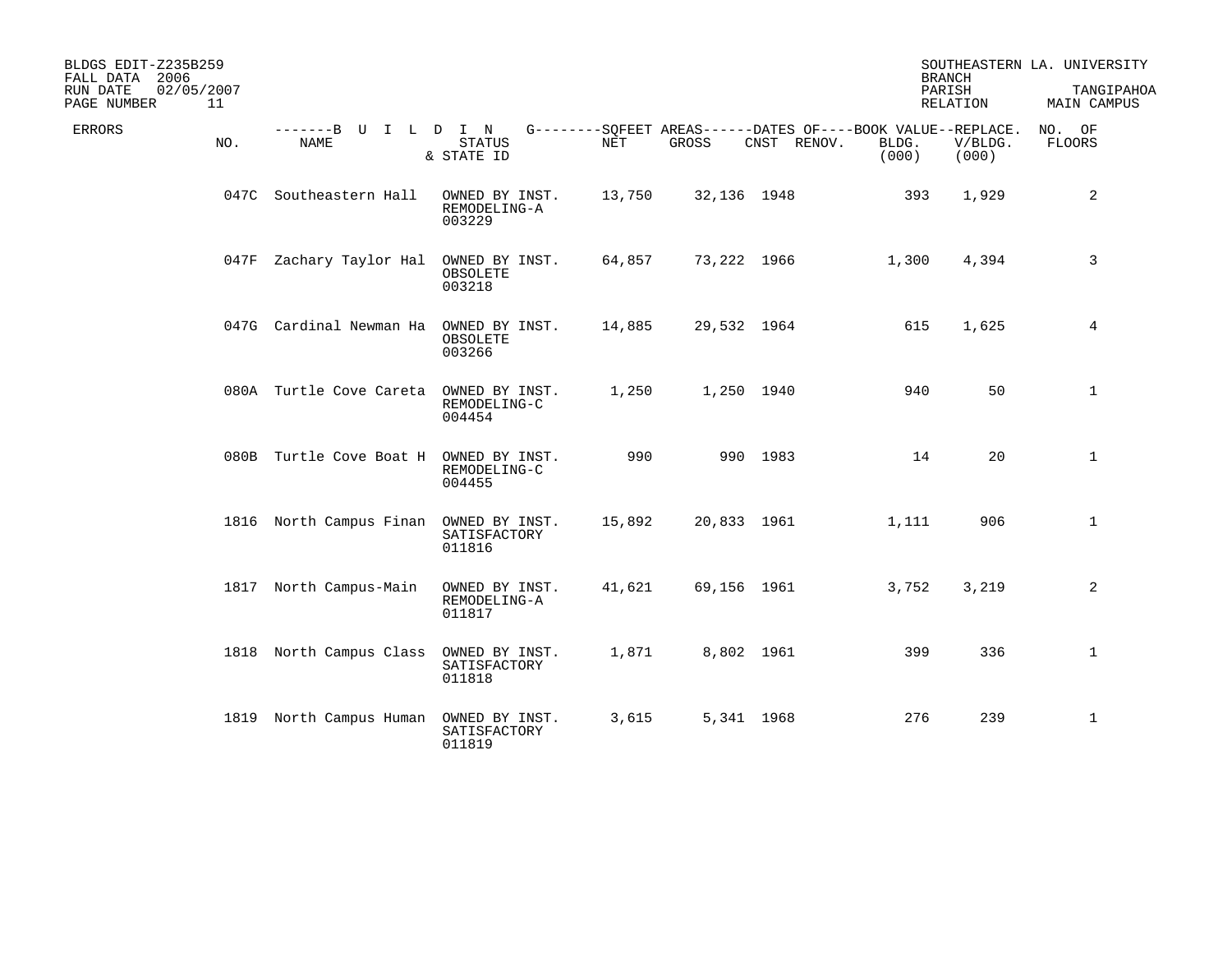| BLDGS EDIT-Z235B259<br>2006<br>FALL DATA<br>02/05/2007<br>RUN DATE<br>PAGE NUMBER<br>12 |                            |    |                                          |                   |            |                                                                    | <b>BRANCH</b><br>PARISH | RELATION         | SOUTHEASTERN LA. UNIVERSITY<br>TANGIPAHOA<br>MAIN CAMPUS |
|-----------------------------------------------------------------------------------------|----------------------------|----|------------------------------------------|-------------------|------------|--------------------------------------------------------------------|-------------------------|------------------|----------------------------------------------------------|
| <b>ERRORS</b><br>NO.                                                                    | -------B<br>U<br>NAME      | L. | $_{\rm N}$<br>D<br>STATUS<br>& STATE ID  | $G$ ------<br>NET | GROSS      | -SQFEET AREAS------DATES OF----BOOK VALUE--REPLACE.<br>CNST RENOV. | BLDG.<br>(000)          | V/BLDG.<br>(000) | NO. OF<br><b>FLOORS</b>                                  |
|                                                                                         | 1820<br>North Campus Athle |    | OWNED BY INST.<br>REMODELING-A<br>011820 | 13,624            | 30,298     | 1961                                                               | 895                     | 741              | $\mathbf{1}$                                             |
|                                                                                         | North Campus Textb<br>1821 |    | OWNED BY INST.<br>REMODELING-A<br>011821 | 6,902             | 8,246 1961 |                                                                    | 392                     | 645              | $\mathbf 1$                                              |
|                                                                                         | North Campus Compl<br>1822 |    | OWNED BY INST.<br>REMODELING-B<br>011822 | 5,658             | 6,171 1961 |                                                                    | 207                     | 359              | ᆚ                                                        |